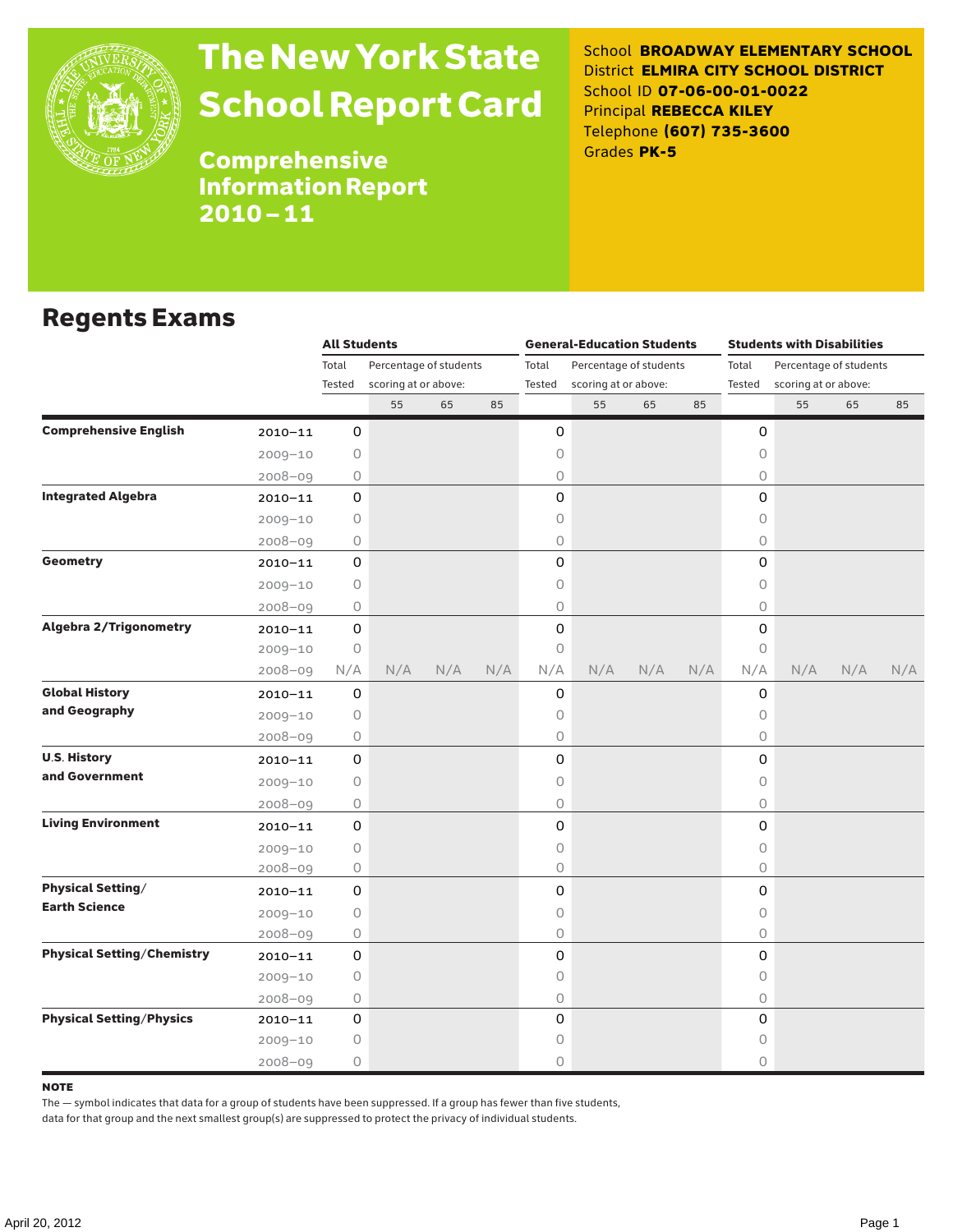School **BROADWAY ELEMENTARY SCHOOL** District **ELMIRA CITY SCHOOL DISTRICT** School ID **07-06-00-01-0022**

### New York State English as a Second Language Achievement Test (NYSESLAT)

|                                                     |             |                                      | <b>All Students</b>               |                     |  |       | <b>General-Education Students</b> |  | <b>Students with Disabilities</b> |  |                                      |                                   |  |                     |  |       |
|-----------------------------------------------------|-------------|--------------------------------------|-----------------------------------|---------------------|--|-------|-----------------------------------|--|-----------------------------------|--|--------------------------------------|-----------------------------------|--|---------------------|--|-------|
|                                                     |             | Percent of students scoring<br>Total |                                   |                     |  |       | Total                             |  | Percent of students scoring       |  | Percent of students scoring<br>Total |                                   |  |                     |  |       |
|                                                     |             |                                      | Tested in each performance level: |                     |  |       |                                   |  | Tested in each performance level: |  |                                      | Tested in each performance level: |  |                     |  |       |
|                                                     |             |                                      |                                   | Begin. Interm. Adv. |  | Prof. |                                   |  | Begin. Interm. Adv.               |  | Prof.                                |                                   |  | Begin. Interm. Adv. |  | Prof. |
| <b>Listening</b>                                    | $2010 - 11$ | 0                                    |                                   |                     |  |       | 0                                 |  |                                   |  |                                      | 0                                 |  |                     |  |       |
| and Speaking<br>$(Grades K-1)$                      | $2009 - 10$ | $\bigcirc$                           |                                   |                     |  |       | $\circ$                           |  |                                   |  |                                      | $\circ$                           |  |                     |  |       |
|                                                     | $2008 - 09$ | $\bigcirc$                           |                                   |                     |  |       | $\circlearrowright$               |  |                                   |  |                                      | 0                                 |  |                     |  |       |
| <b>Reading</b><br>and Writing<br>$(Grades K-1)$     | $2010 - 11$ | 0                                    |                                   |                     |  |       | 0                                 |  |                                   |  |                                      | $\mathbf 0$                       |  |                     |  |       |
|                                                     | $2009 - 10$ | 0                                    |                                   |                     |  |       | 0                                 |  |                                   |  |                                      | $\circ$                           |  |                     |  |       |
|                                                     | $2008 - 09$ | $\bigcirc$                           |                                   |                     |  |       | $\mathsf O$                       |  |                                   |  |                                      | 0                                 |  |                     |  |       |
| <b>Listening</b><br>and Speaking<br>$(Grades 2-4)$  | $2010 - 11$ | $\mathbf 1$                          |                                   |                     |  |       | $\mathbf 1$                       |  |                                   |  |                                      | $\mathbf 0$                       |  |                     |  |       |
|                                                     | $2009 - 10$ | $\bigcirc$                           |                                   |                     |  |       | $\circ$                           |  |                                   |  |                                      | $\circ$                           |  |                     |  |       |
|                                                     | $2008 - 09$ | $\bigcirc$                           |                                   |                     |  |       | $\circ$                           |  |                                   |  |                                      | $\circ$                           |  |                     |  |       |
| <b>Reading</b><br>and Writing<br>$(Grades 2-4)$     | $2010 - 11$ | $\mathbf 1$                          |                                   |                     |  |       | $\mathbf{1}$                      |  |                                   |  |                                      | $\mathbf 0$                       |  |                     |  |       |
|                                                     | $2009 - 10$ | $\bigcirc$                           |                                   |                     |  |       | $\circ$                           |  |                                   |  |                                      | $\circ$                           |  |                     |  |       |
|                                                     | $2008 - 09$ | 0                                    |                                   |                     |  |       | $\circlearrowright$               |  |                                   |  |                                      | 0                                 |  |                     |  |       |
| <b>Listening</b><br>and Speaking<br>$(Grades 5-6)$  | $2010 - 11$ | 0                                    |                                   |                     |  |       | 0                                 |  |                                   |  |                                      | 0                                 |  |                     |  |       |
|                                                     | $2009 - 10$ | $\bigcirc$                           |                                   |                     |  |       | $\circ$                           |  |                                   |  |                                      | $\circ$                           |  |                     |  |       |
|                                                     | $2008 - 09$ | $\bigcirc$                           |                                   |                     |  |       | $\bigcirc$                        |  |                                   |  |                                      | 0                                 |  |                     |  |       |
| <b>Reading</b>                                      | $2010 - 11$ | 0                                    |                                   |                     |  |       | 0                                 |  |                                   |  |                                      | $\mathbf 0$                       |  |                     |  |       |
| and Writing                                         | $2009 - 10$ | $\bigcirc$                           |                                   |                     |  |       | $\circ$                           |  |                                   |  |                                      | $\circlearrowright$               |  |                     |  |       |
| $(Grades 5-6)$                                      | $2008 - 09$ | $\bigcirc$                           |                                   |                     |  |       | $\circ$                           |  |                                   |  |                                      | 0                                 |  |                     |  |       |
| <b>Listening</b><br>and Speaking<br>$(Grades 7-8)$  | $2010 - 11$ | 0                                    |                                   |                     |  |       | 0                                 |  |                                   |  |                                      | 0                                 |  |                     |  |       |
|                                                     | $2009 - 10$ | $\bigcirc$                           |                                   |                     |  |       | $\circ$                           |  |                                   |  |                                      | $\circ$                           |  |                     |  |       |
|                                                     | $2008 - 09$ | $\bigcirc$                           |                                   |                     |  |       | 0                                 |  |                                   |  |                                      | 0                                 |  |                     |  |       |
| <b>Reading</b><br>and Writing<br>$(Grades 7-8)$     | $2010 - 11$ | 0                                    |                                   |                     |  |       | 0                                 |  |                                   |  |                                      | $\mathbf 0$                       |  |                     |  |       |
|                                                     | $2009 - 10$ | 0                                    |                                   |                     |  |       | $\circ$                           |  |                                   |  |                                      | $\circ$                           |  |                     |  |       |
|                                                     | $2008 - 09$ | $\bigcirc$                           |                                   |                     |  |       | $\mathsf O$                       |  |                                   |  |                                      | 0                                 |  |                     |  |       |
| <b>Listening</b><br>and Speaking<br>$(Grades 9-12)$ | $2010 - 11$ | 0                                    |                                   |                     |  |       | 0                                 |  |                                   |  |                                      | $\mathbf 0$                       |  |                     |  |       |
|                                                     | $2009 - 10$ | $\bigcirc$                           |                                   |                     |  |       | $\circ$                           |  |                                   |  |                                      | $\circ$                           |  |                     |  |       |
|                                                     | $2008 - 09$ | $\bigcirc$                           |                                   |                     |  |       | $\circ$                           |  |                                   |  |                                      | $\circ$                           |  |                     |  |       |
| <b>Reading</b><br>and Writing<br>$(Grades 9-12)$    | $2010 - 11$ | 0                                    |                                   |                     |  |       | 0                                 |  |                                   |  |                                      | 0                                 |  |                     |  |       |
|                                                     | $2009 - 10$ | $\bigcirc$                           |                                   |                     |  |       | $\circ$                           |  |                                   |  |                                      | $\circ$                           |  |                     |  |       |
|                                                     | $2008 - 09$ | $\bigcirc$                           |                                   |                     |  |       | $\circ$                           |  |                                   |  |                                      | 0                                 |  |                     |  |       |

#### note

The — symbol indicates that data for a group of students have been suppressed. If a group has fewer than five students,

data for that group and the next smallest group(s) are suppressed to protect the privacy of individual students.